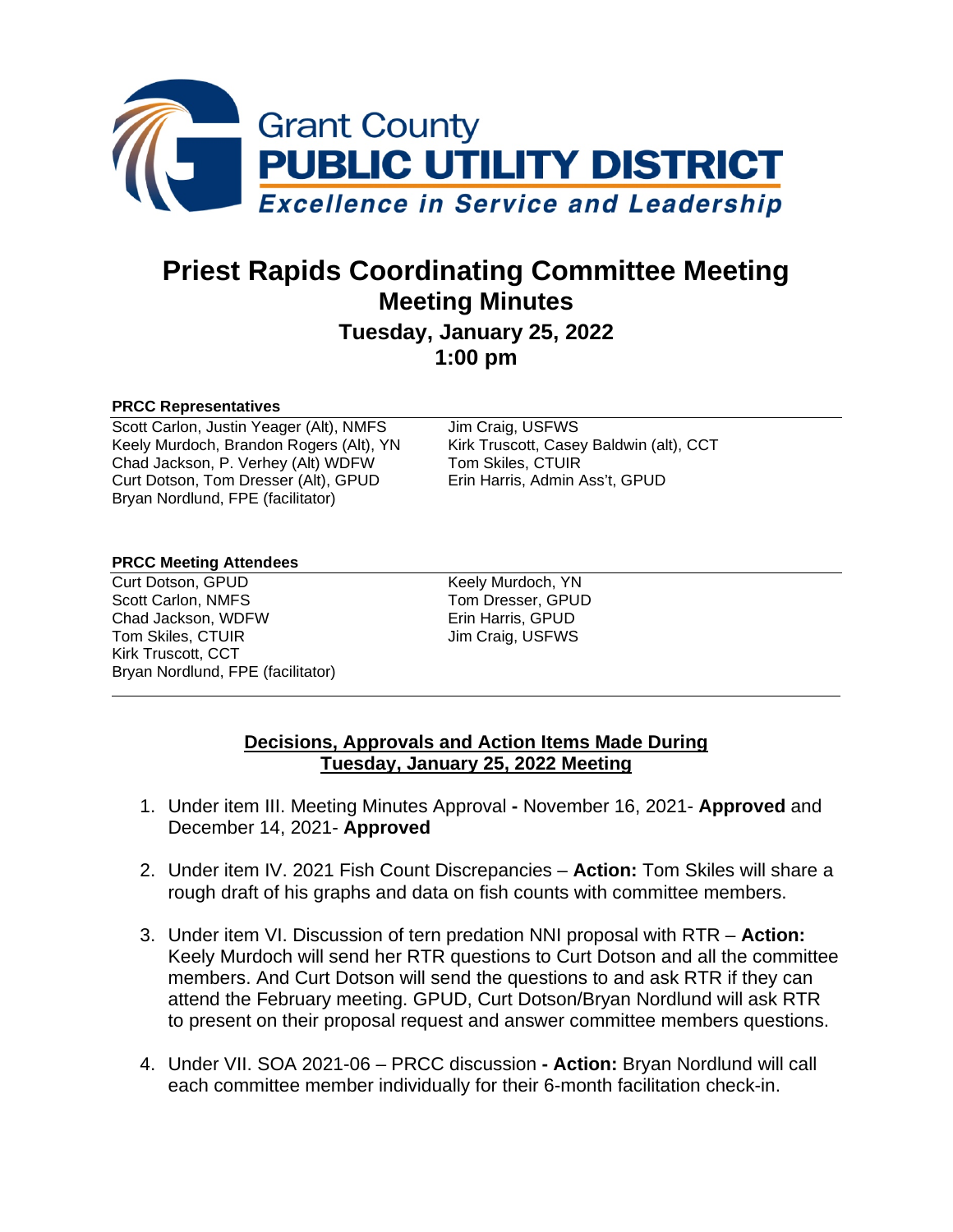5. Under VIII. NNI funding discussion – 2022 Northern Pike Minnow Derby. **- Approved** in the amount of \$25,000.00 from NNI 601 Fund.

## **Agenda**

#### **I. Welcome, Announcement and Introductions**

Bryan Nordlund welcomed everyone to the meeting and gave an announcement that Pete Graf has accepted a new position within Grant PUD (River Coordinator) and will be leaving the PRCC as the Grant PUD alternate. Bryan Nordlund mentioned that Tom Dresser will be filling in as GPUD's alternate member.

Bryan encouraged the PRCC to start thinking about the check-in survival studies, which will commence in a few years. He reminded the PRCC that these studies form the basis for Grant's Priest Rapids Project's No Net Impact. As such, he thought it would be good to start discussion within the PRCC to:

- 1) share knowledge of successes, failures, limitations, methods and results of past studies,
- 2) bring in new technology concepts, and
- 3) start thinking about how check-in studies could be best conducted.
- **II. Agenda Review –** Bryan Nordlund asked members if anyone had any additions to the agenda. No additions were made.

#### **III. Meeting Minutes Approval**

- **A.** November 16, 2021, PRCC meeting minutes November minutes were distributed by Bryan Nordlund by email on Dec 3. Comments were due by January 3, 2022 and will be voted on as final at the January PRCC meeting. - **Approved**
- B. December 14, 2021, meeting minutes were distributed Dec 27, 2021. Comments are due January 27, 2022. - **Approved**

#### **IV. Status of Actions Items from December 14, 2021, Meeting**

• **2021 Fish Count Discrepancies** – Curt Dotson will bring the concerns on discrepancies in fish ladder counts between Priest Rapids and Rock Island to Grant PUD staff who operate the fish ladders and do fish counting to share ideas for solutions at the January meeting. Specifically, Curt Dotson talked about developing a specified logbook to account for dates/times the fish ladder picket leads are left open because of debris build-up. Curt also said that during the ladder outages, the count station structure will be inspected for gaps that may allow fish to slip by the count station. He also plans to discuss technical and administrative details of counting fish, comparing daily counts with previous day counts, and increase quality control evaluations with fish counting staff throughout the season. -**Ongoing**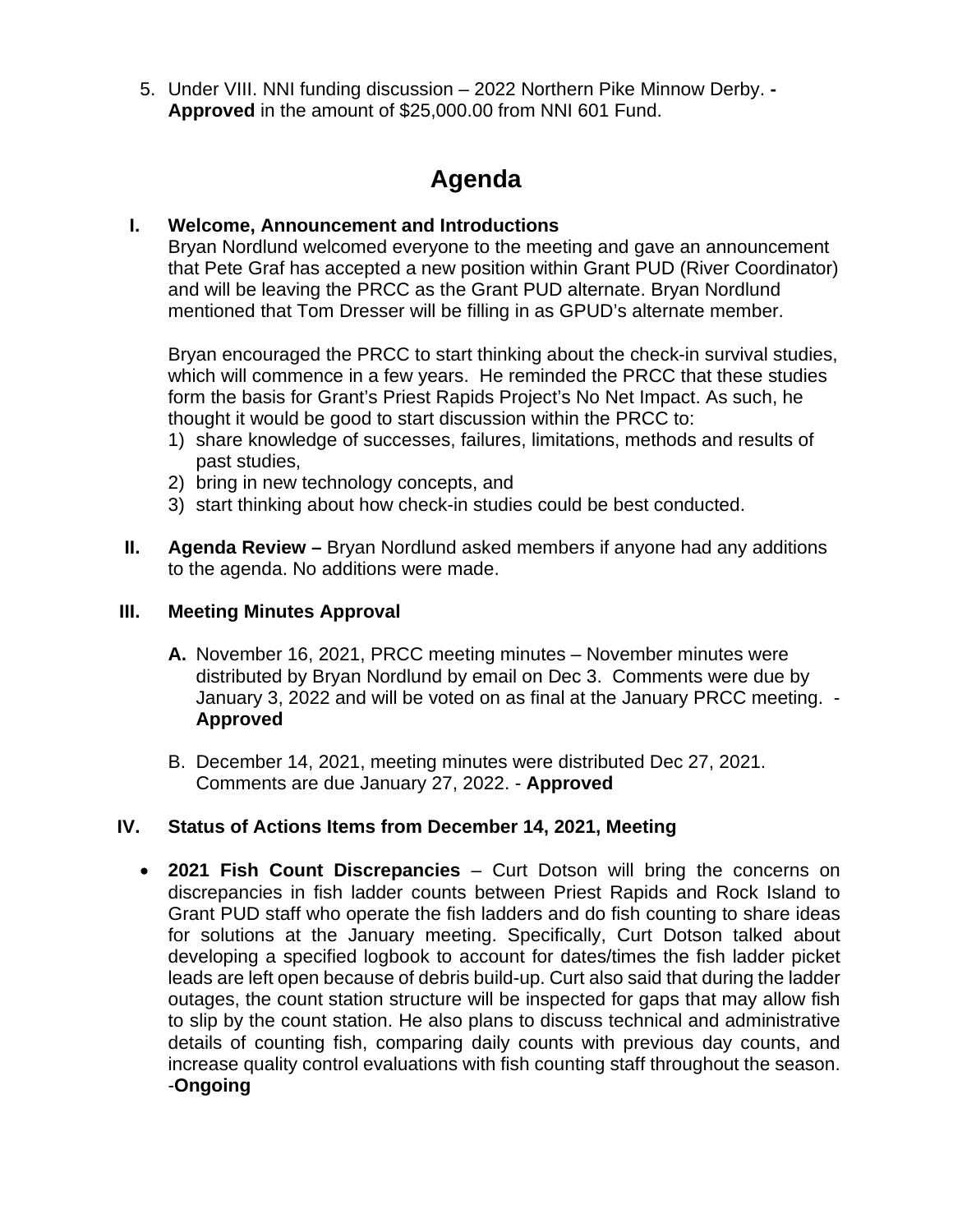- **Statement of Agreements** Curt Dotson will send Bryan Nordlund SOA's 2021- 01, 2021-02 and 2021-03. **-Complete**
- **Keely Murdoch will send Bryan Nordlund SOA 2021-06**, and it will be discussed and finalized as appropriate in a future PRCC meeting. **-Complete**
- **Curt Dotson will check with Dave Duvall on status** of "Barkley Irrigation Co Permanent Point of Diversion, Completing Implementation of the Permanent Solution Habitat Project". Curt Dotson shared that Dave has been trying to get in ahold of Aaron Penvose with Trout Unlimited. **-Ongoing**
- **Scott Carlon to follow up** on Corp/BOR Avian Predation Management. Scott Carlon shared communication with CSR (Lynne Krasnow - NOAA) group involved with their BiOp requirements. **-In Progress**
- **Bryan Nordlund - Email distribution** of PRFF, Habitat and Hatchery SC reports. **-Ongoing**
- **Erin Harris to accumulate and post all PRCC SOAs** on the Grant PUD website by end of 2021, at the latest. **-Complete**

| Project/Life<br><b>Stage</b>   | <b>Spring</b><br><b>Chinook</b> | <b>Summer</b><br><b>Chinook</b> | <b>Sockeye</b> | Fall<br><b>Chinook</b> | <b>Steelhead</b> | Coho  |
|--------------------------------|---------------------------------|---------------------------------|----------------|------------------------|------------------|-------|
| <b>Priest Rapids</b><br>adults | 13105                           | 49315                           | 76855          | 51625                  | 2808             | 47990 |
| <b>Rock Island</b><br>adults   | 12332                           | 52076                           | 109367         | 16013                  | 4558             | 64296 |
| <b>Priest Rapids</b><br>jacks  | 1447                            | 2298                            |                | 2289                   |                  | 1640  |
| <b>Rock Island-</b><br>jacks   | 1469                            | 2339                            |                | 1157                   |                  | 1878  |

#### **V. 2021 Fish Passage Operations Report**

*Final fish counts for 2021 (April 15 – November 15)*

#### *Update on investigations for fish count discrepancy:*

(also see action item IV above). The PRCC discussed potential options for filling in missing fish count data when picket leads are left open. Ideas such as comparing daily counts with previous day counts at Priest Rapids or comparing to later counts (maybe 2 days) at Rock Island may provide for a general sense of whether fish counts seem to line up as expected for accuracy. Curt Dotson also reminded that GPUD plans to increase quality control evaluations throughout the season. Bryan Nordlund asked if fish count discrepancies with Rock Island fish counts are similar at Wanapum and Priest Rapids Dams. Curt Dotson discussed factors that play a part with counts at each dam and corrective options. Tom Skiles talked about his assessment of PIT tag detections at the GPUD ladders to see if patterns with PIT tag detections mirrored ladder counts and found that PIT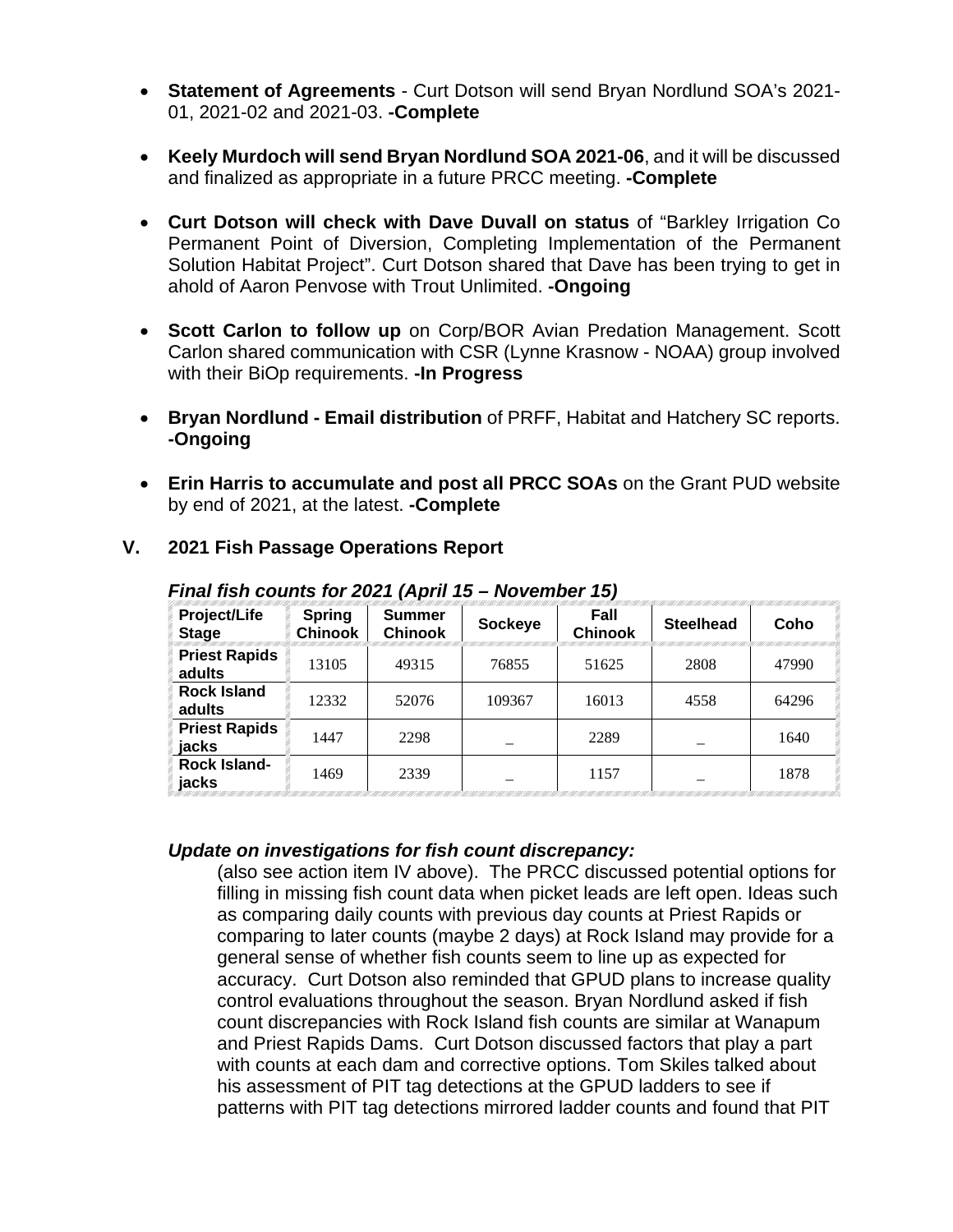data was sparse and insufficient to show any differences. Tom will share a rough draft with committee members. Bryan Nordlund asked if anyone knew what percentage of steelhead in the Upper Columbia were PIT tagged. Keely Murdoch commented that numbers of steelhead PIT tagged as juveniles should be available, and that the PIT tagging of steelhead annually at the OLAFT should provide an estimate of the proportion of the run that is PIT tagged as well as additional PIT tags that could be used to help true-up steelhead counts. Tom Dresser shared further information on routine processes/operations that Dam Operators perform based on presence of loose river vegetation, weather conditions, and season. He also discussed ladder and dam maintenance and will emphasize the importance of fish counts during operator training.

#### *Fish ladder inspections:*

Tom Skiles performs monthly ladder inspections at the GPUD dams for the fisheries agencies and tribes. Tom reported that this year's inspections are now complete and inspection data compiled. Inspections will start up in April of 2022.

#### *Fish spill updates:*

Spill season is over for 2021.

- **VI. Discussion of tern predation NNI proposal -** Curt Dotson presented a proposal from RTR requesting \$293,820 for monitoring Caspian tern activity in the Goose Island/Potholes region and estimating avian predation on salmonid smolts via PIT tag detections at known bird colonies. Curt Dotson stated that the BOR tern management program (presently) is less than what was seen by RTR/OSU (prior to 2020), with less man-hours at the colony and no program presently in place to evaluate avian predation rates on salmonids at the colony. Curt Dotson mentioned that BOR has planned to increase their hazing activities at Goose Island during the peak of tern nesting season by 35 – 50% as a result of data collected by RTR in 2020. Chad Jackson inquired when RTR will release their 2021 report and Curt Dotson replied that the RTR 2021 (draft) Report will be completed and sent out in February 2022. Tom Dresser stated that Grant PUD has monthly meetings with BOR staff, and said they are aware and working to meet their requirements. Keely Murdoch inquired about when voting on this proposal will take place and Curt Dotson asked for a vote at the February meeting. Keely also made a request that two items be added to RTR's reports – 1) predation rates by origin and 2) hatchery vs. wild fish rates. **Action: Keely Murdoch will send her questions/comments regarding this proposal to the PRCC, and Curt Dotson pass these on to RTR staff. Curt will also ask RTR if they can present and answer questions about their proposal at the February PRCC meeting**.
- **VII. SOA 2021-06 – PRCC discussion -** Bryan Nordlund was asked about his official start date and responded with August  $1<sup>st</sup>$ , 2021. The committee members discussed that February's meeting will be his 6<sup>th</sup> meeting and they could have informal discussion regarding his performance at the February or March 2022,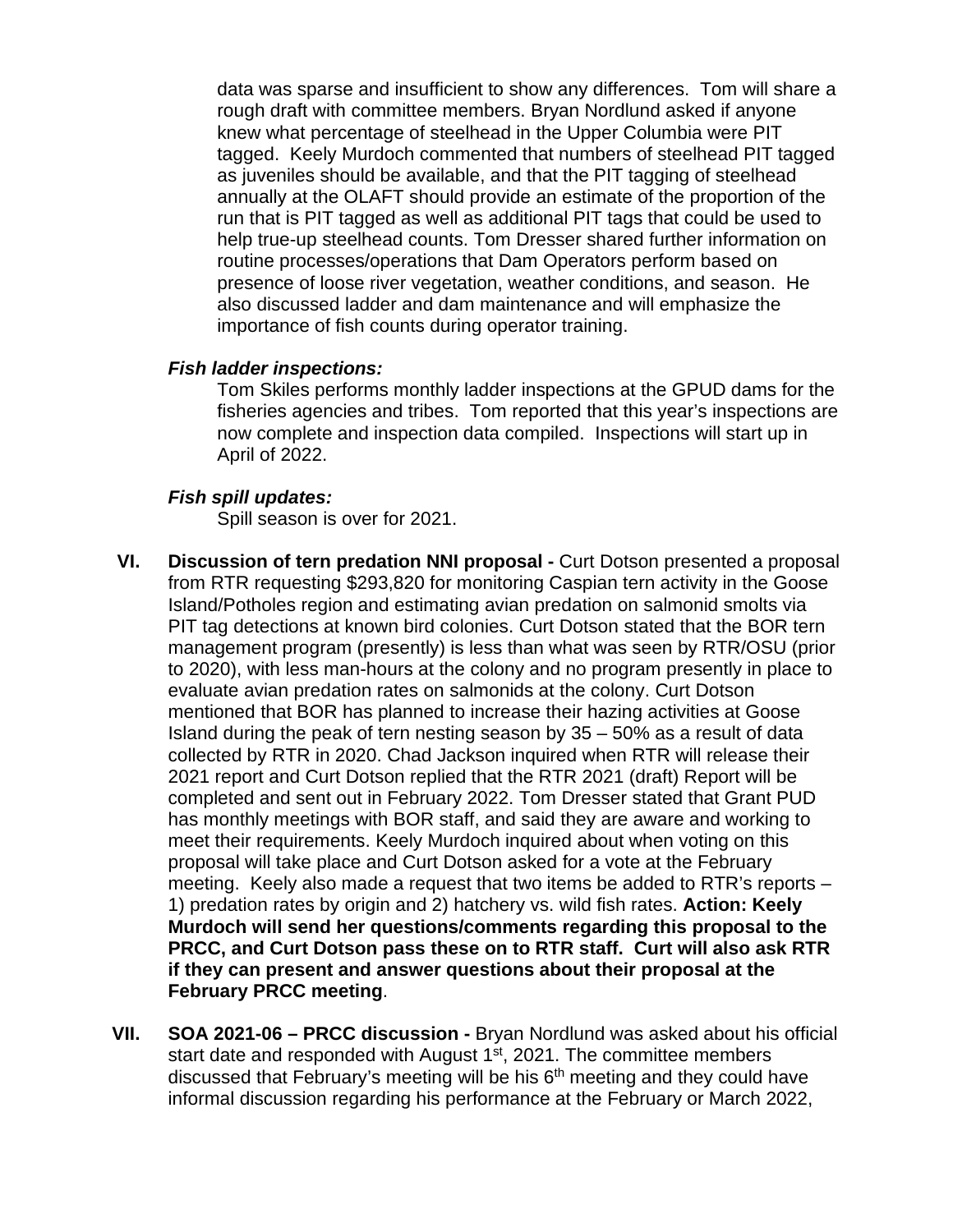PRCC meeting. Bryan Nordlund would also like to see the checklist that is mentioned in SOA 2021-06, regarding evaluation of the facilitator. **Action: Bryan Nordlund will call each committee member individually for feedback on how he can improve as the PRCC facilitator.** 

- **VIII. NNI funding discussion – 2022 Northern Pike Minnow Derby.** Bryan Nordlund reminded the committee that one member voted "no" on this NNI proposal at the December 2021 meeting. Grant PUD went back to Quincy Valley Tourism Committee, and they changed their proposal around regarding how the NNI funds would be used in regard to the type of prizes awarded at the derby, which were the primary concern with the "no" vote. Example being an off-road vehicle (ATV) prize was an issue because of concern for potential damage to habitat by the use of the ATV (as a won prize). In response, Quincy Valley revised their proposal to provide cash prizes instead. Scott Carlon stated his two supervisors have not been supportive of the Northern Pike Minnow Derby because they felt this should be funded by Grant PUD. **Committee members re-voted and approved the revised Northern Pike Minnow Derby for \$25,000.00 from NNI 602 Fund.** 
	- **IX. Discussion of future in person meetings.** Bryan Nordlund raised the topic of in-person meetings of the PRCC. He prefers in-person meetings because of the increased engagement with committee members, and asked committee members about their preferences and/or constraints. Scott Carlon prefers in person meetings as well, however, they are not allowed to presently travel for work (due to COVID concerns). Jim Craig stated his preference for in-person meetings and also mentioned that travel for his office is presently not allowed (for the same reasons) from January to February. Neither Scott nor Jim was certain of when this could be revised to allow travel. Keely Murdoch said that the Yakama Nation has conditions for meeting in person, and for her it depends on how many people are in the room and if adequate spacing is provided (6 feet apart) at the meeting location. Bryan Nordlund outlined a list of in-person meeting requirements that GPUD had provided for their personnel. He also mentioned that the Chelan PUD auditorium was a potential location for meetings. Chad Jackson agreed that in person meetings would be great and he has the same requirements that Keely Murdoch mentioned and in addition the Grant PUD requirements are for wearing masks and social distancing. Kirk Truscott agrees with the general discussion and he's trying to be careful as he does interact with a lot of his field staff and doesn't want to take something back to his program. He would hope that fellow PRCC committee members are fully vaccinated and boosted. Bryan Nordlund said that when the times arrives to hold in-person meetings, virtual meetings could continue during the in-person meetings as needed, if some members are still restricted.

#### **UPDATES**

**X. Review of Ongoing NNI Funded Projects**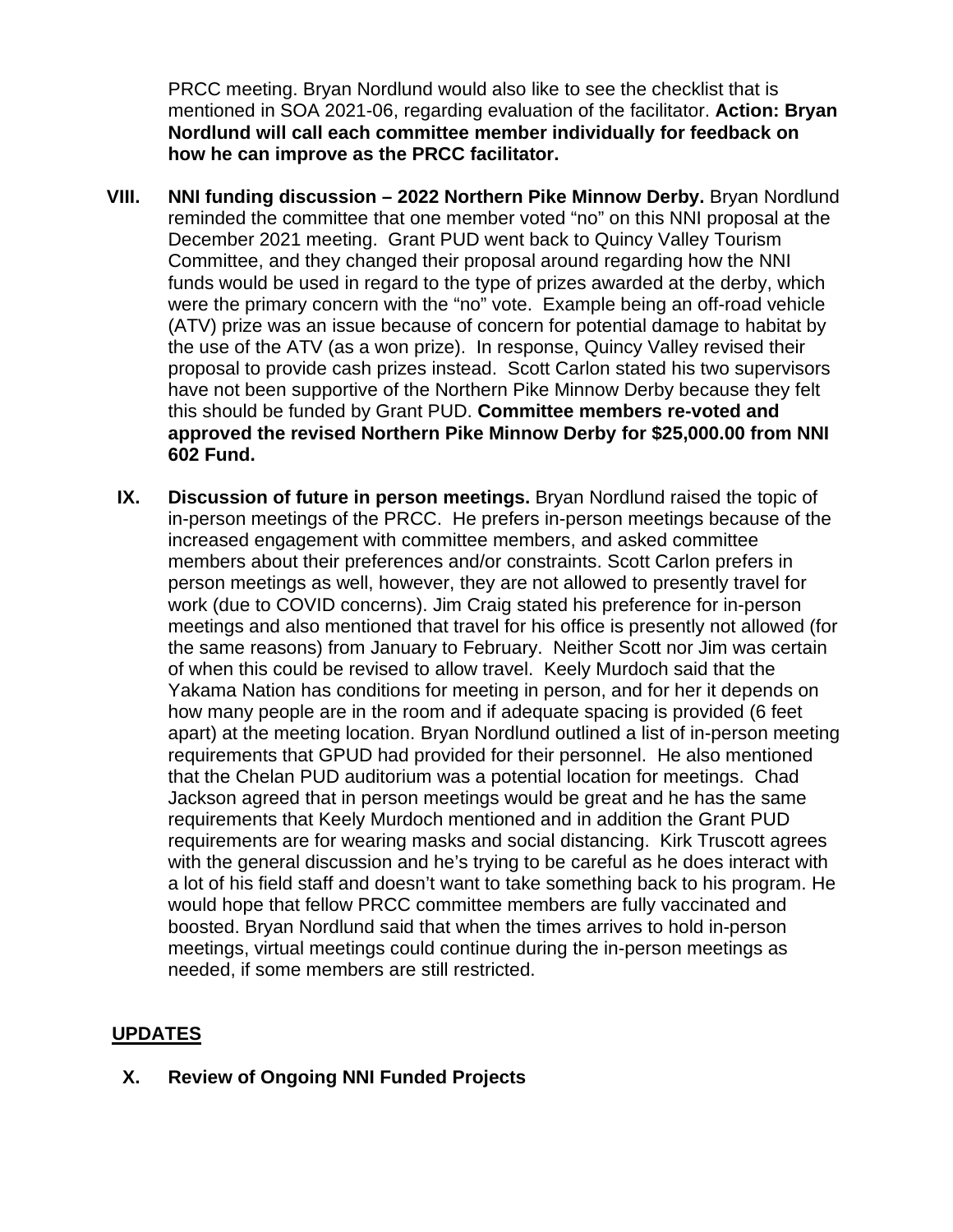- A. Lower Wenatchee Instream Flow Enhancement Project Phase II Bryan Nordlund will continue to pursue TU for a discussion regarding projects status.
- B. Avian Predation on ESA-listed Juvenile Salmonids on the Mid-Columbia River, 2021- See the memo titled 2021 Goose Island Caspian Tern Predation 3.9% Rate forwarded by Bryan Nordlund via email on November 30, 2021.
- C. Barkley Irrigation Co Permanent Point of Diversion, Completing Implementation of the Permanent Solution – Curt said that the contract has a balance of approximately \$600 and he has been requested by Trout Unlimited to leave the contract open, with no specific reason provided.
- D. Northern Pike Removal (2022-2024) Curt Dotson shared that the contract is in place, waiting for signature for it to move forward.
- E. PIT-Tag Detection Barge Curt Dotson shared that Grant contract should be ready for signature by next week.

#### **XIV. Committee Reports –**

Priest Rapids Fish Forum – January meeting is cancelled due to lack of agenda topics.

Habitat Subcommittee – Meeting held on Jan 13, 2022. Bryan Nordlund shared draft minutes from the January meeting were sent to him, but he would wait for the final minutes to be prepared before distribution to the PRCC.

Fall Chinook Work Group –The next meeting is scheduled for April 5, 2022.

Bryan Nordlund has provided the latest committee reports he has received to date via email on November 24. (No further updates provided)

#### **XVI. SOAs discussed in 2022**

Draft Table format for PRCC discussion – Bryan Nordlund proposed this table to track status of SOA's:

| SOA number | Key words                    | Date Discussed   | Status |
|------------|------------------------------|------------------|--------|
| 2021-06    | <b>Facilitator selection</b> | January 25, 2022 | open   |
|            |                              |                  |        |
|            |                              |                  |        |
|            |                              |                  |        |
|            |                              |                  |        |
|            |                              |                  |        |
|            |                              |                  |        |
|            |                              |                  |        |
|            |                              |                  |        |
|            |                              |                  |        |
|            |                              |                  |        |

The PRCC agreed.